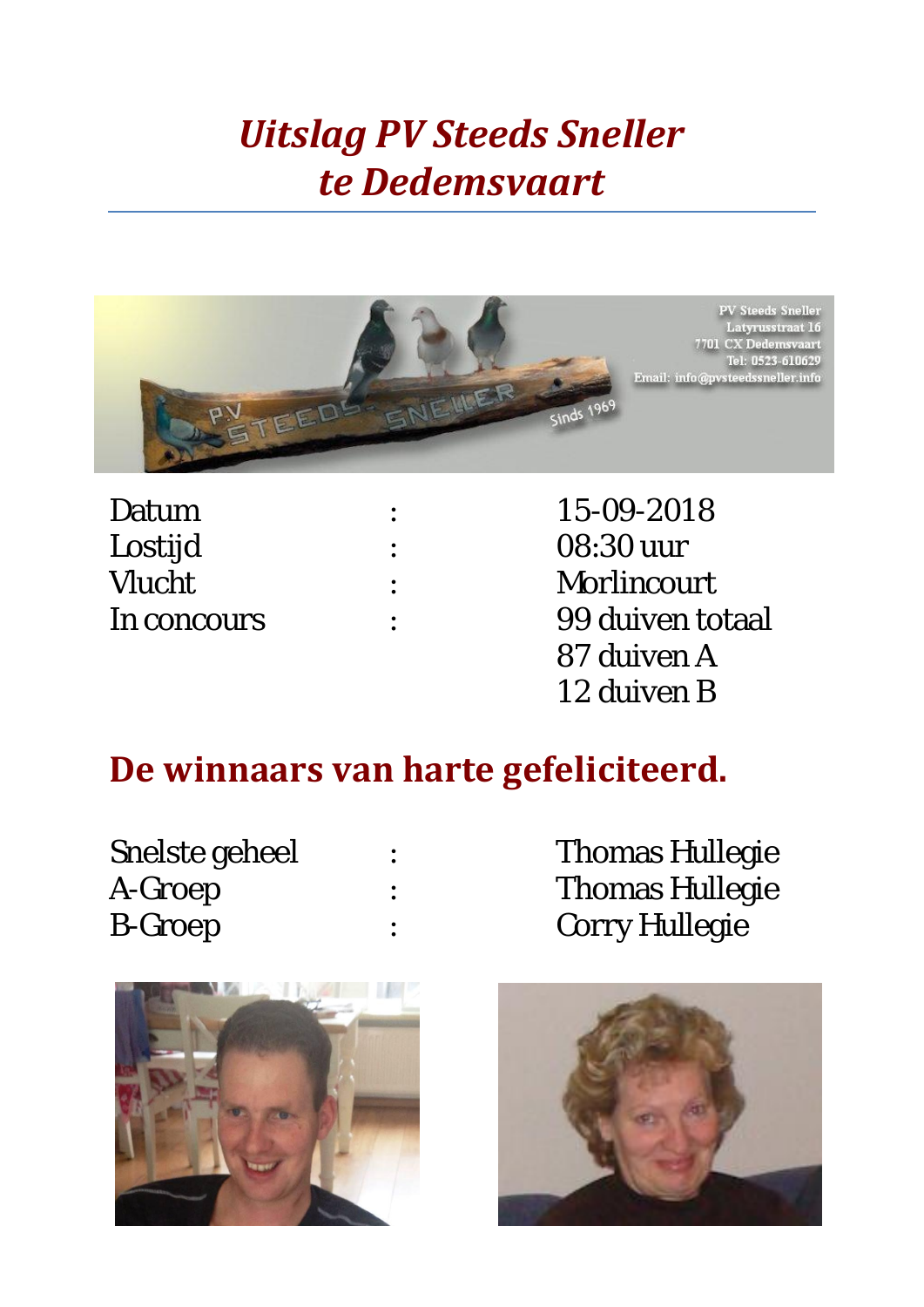| NO Z                                                                 | NOZ NAAM |                |                                                                                                                                                                              | A01-VERENIGING, wedvlucht: J37-MORLINCOURT, za 15-sep-2018 08:30 uur , duiven: 99, deelnemers: 6<br><b>WOONPLAATS</b>               |                                                  | AD AFSTAND                                                       |                                                                                                                   | JR-RINGNR GT D-ZUIV-TYD                                                                                                                                                                                                           | M/MIN | <b>PUNTC</b>                                                                  | <b>PUNTZ</b>                                                                  |
|----------------------------------------------------------------------|----------|----------------|------------------------------------------------------------------------------------------------------------------------------------------------------------------------------|-------------------------------------------------------------------------------------------------------------------------------------|--------------------------------------------------|------------------------------------------------------------------|-------------------------------------------------------------------------------------------------------------------|-----------------------------------------------------------------------------------------------------------------------------------------------------------------------------------------------------------------------------------|-------|-------------------------------------------------------------------------------|-------------------------------------------------------------------------------|
| 1 A<br>2A<br>3A                                                      |          |                | 1 THOMAS HULLEGIE<br>2 THOMAS HULLEGIE<br>3 THOMAS HULLEGIE                                                                                                                  | DEDEMSVAART<br>DEDEMSVAART<br>DEDEMSVAART                                                                                           | 31<br>31<br>31                                   | 414098<br>2/13<br>3/13                                           | 8-1445183<br>8-1445224<br>8-1445178                                                                               | 1 2-13:09:51 1479,715<br>3 2-13:09:57 1479,186<br>7 2-13:09:57 1479,186                                                                                                                                                           |       | 500,0<br>481,2<br>462,5                                                       | 500,0<br>478,6<br>457,1                                                       |
| 4 A<br>5 A<br>6 A<br>7 A                                             |          |                | 4 HERMAN HULLEGIE<br>5 HERMAN HULLEGIE<br>6 THOMAS HULLEGIE<br>7 THOMAS HULLEGIE                                                                                             | DEDEMSVAART<br>DEDEMSVAART<br>DEDEMSVAART<br>DEDEMSVAART                                                                            | 23<br>23<br>31<br>31                             | 414203<br>2/6<br>4/13<br>5/13                                    | 8-1445162<br>8-1445182<br>8-1503753<br>8-1503069                                                                  | 12 2-13:13:43 1459,919<br>13 2-13:15:55 1448,686<br>5 2-13:15:58 1448,064<br>28 2-13:16:33 1445,116                                                                                                                               |       | 443,8<br>425,0<br>406,2<br>387,5                                              | 435,7<br>414,3<br>392,9<br>371,4                                              |
| 8 A<br>9 A<br>10 A                                                   |          |                | 8 J. VAN ACHTEREN<br>9 THOMAS HULLEGIE<br><b>10 THOMAS HULLEGIE</b>                                                                                                          | DEDEMSVAART<br>DEDEMSVAART<br>DEDEMSVAART                                                                                           | 8<br>31<br>31                                    | 414082<br>6/13<br>7/13                                           | 8-1489449<br>8-1445231<br>8-1003611                                                                               | 5 2-13:18:48 1433,803<br>11 2-13:18:53 1433,444<br>6 2-13:20:56 1423,344                                                                                                                                                          |       | 368,8<br>350,0<br>331,2                                                       | 350,0<br>328,6<br>307,1                                                       |
| 11 A<br>12 A<br>13 A<br>14 A<br>15 A<br>16 A<br>17 A<br>18 A<br>19 A |          | 15 BENNIE GRAS | 11 THOMAS HULLEGIE<br>12 THOMAS HULLEGIE<br>13 HERMAN HULLEGIE<br>14 HERMAN HULLEGIE<br>16 J. VAN ACHTEREN<br>17 HERMAN HULLEGIE<br>18 J. VAN ACHTEREN<br>19 HERMAN HULLEGIE | DEDEMSVAART<br>DEDEMSVAART<br>DEDEMSVAART<br>DEDEMSVAART<br>DEDEMSVAART<br>DEDEMSVAART<br>DEDEMSVAART<br>DEDEMSVAART<br>DEDEMSVAART | 31<br>31<br>23<br>23<br>20<br>8<br>23<br>8<br>23 | 8/13<br>9/13<br>3/6<br>4/6<br>413801<br>2/3<br>5/6<br>3/3<br>6/6 | 8-1503750<br>8-1503070<br>8-1445186<br>8-1445184<br>8-1445067<br>8-1489441<br>8-1445180<br>8-1489448<br>8-1503056 | 16 2-13:21:00 1423,018<br>30 2-13:23:36 1410,416<br>8 2-13:23:56 1409,175<br>9 2-13:24:03 1408,615<br>9 2-13:25:49 1398,843<br>1 2-13:29:42 1381,656<br>22 2-13:30:25 1378,763<br>3 2-13:31:29 1373,483<br>10 2-13:31:44 1372,746 |       | 312,5<br>293,8<br>275,0<br>256,2<br>237,5<br>218,8<br>200,0<br>181,2<br>162,5 | 285,7<br>264,3<br>242,9<br>221,4<br>200,0<br>178,6<br>157,1<br>135,7<br>114,3 |
| 20 A<br>21A<br>22B<br>23 A<br>24 A<br>25 A                           |          | 20 BENNIE GRAS | 21 THOMAS HULLEGIE<br>1 CORRY HULLEGIE<br>22 THOMAS HULLEGIE<br>THOMAS HULLEGIE<br>THOMAS HULLEGIE                                                                           | DEDEMSVAART<br>DEDEMSVAART<br>DEDEMSVAART<br>DEDEMSVAART<br>DEDEMSVAART<br>DEDEMSVAART                                              | 20<br>31<br>12<br>31<br>31<br>31                 | 2/2<br>10/13<br>414203<br>11/13<br>12/13<br>13/13                | 8-1445064<br>8-1445190<br>8-1444336<br>8-1503536<br>8-1445173<br>8-1595696                                        | 10 2-13:31:37 1371,943<br>17 2-13:33:23 1364,934<br>5 2-13:34:18 1361,168<br>27 2-13:34:40 1359,184<br>4 2-13:36:15 1352,157<br>31 2-13:37:58 1344,620                                                                            |       | 143,8<br>125,0<br>106,2<br>87,5<br>68,8<br>50,0                               | 92,9<br>71,4<br>500,0<br>50,0                                                 |

BLZ: 1

\* = LAATSTE PRIJS

# = BEDRAG IS GERESERVEERD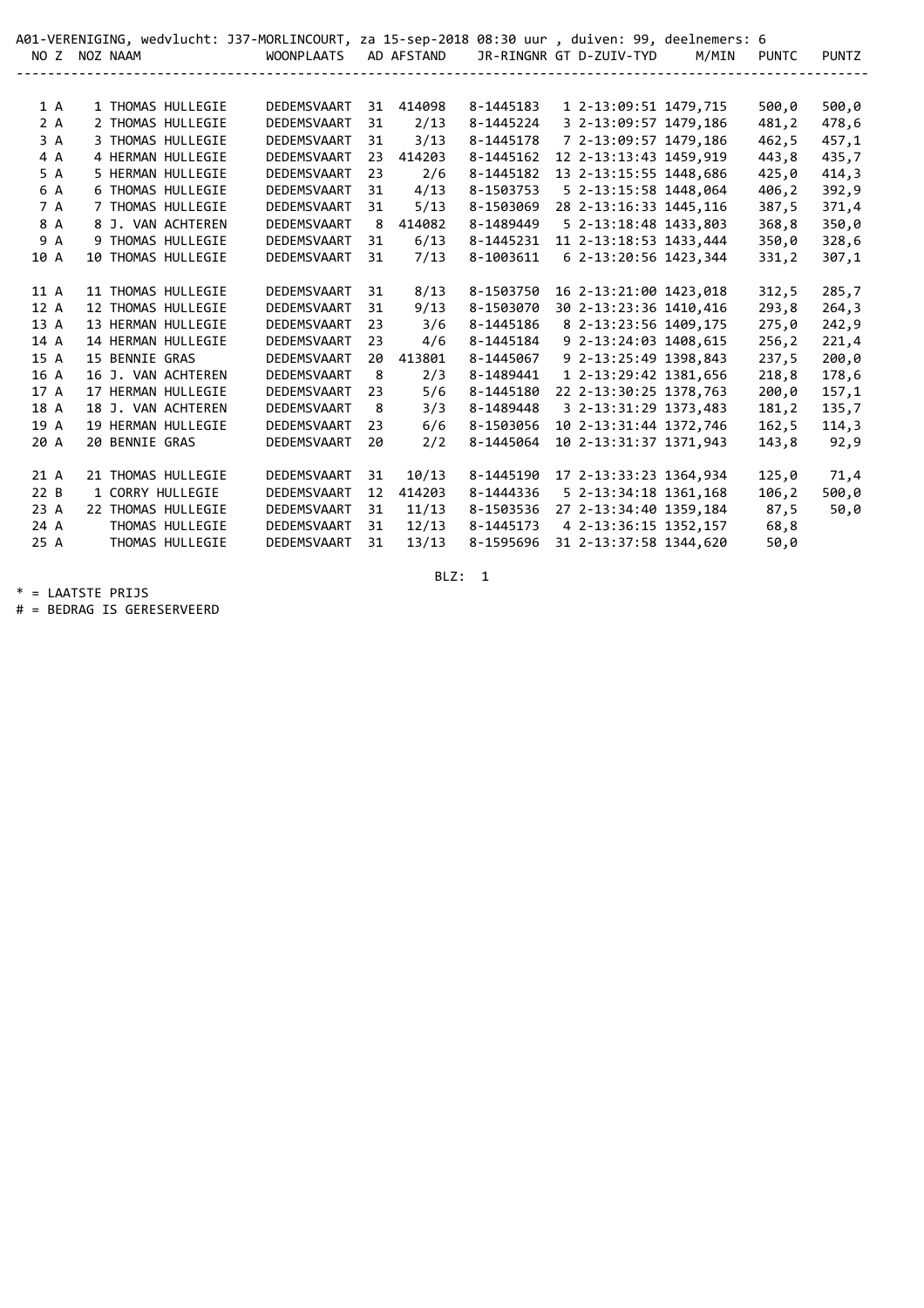|    |                  |                  | A01-VERENIGING, wedvlucht: J37-MORLINCOURT, za 15-sep-2018 08:30 uur , duiven: 99, deelnemers: 6 |  |                |  |  |                                 |       |       |  |
|----|------------------|------------------|--------------------------------------------------------------------------------------------------|--|----------------|--|--|---------------------------------|-------|-------|--|
|    | Z NOZ NAAM       |                  | WOONPLAATS AD AFSTAND JR-RINGNR GT D-ZUIV-TYD                                                    |  |                |  |  |                                 | M/MIN | PUNTZ |  |
|    |                  |                  |                                                                                                  |  |                |  |  |                                 |       |       |  |
|    | OVERDUIVEN       |                  |                                                                                                  |  |                |  |  |                                 |       |       |  |
| B  | 2 CORRY HULLEGIE |                  | DEDEMSVAART 12                                                                                   |  | 2/13           |  |  | 8-1444328 3 2-13:44:00 1319,119 |       | 275.0 |  |
| B. |                  | 3 CORRY HULLEGIE | DEDEMSVAART 12                                                                                   |  | 3/13 8-1444329 |  |  | 4 2-13:59:11 1258,276           |       | 50,0  |  |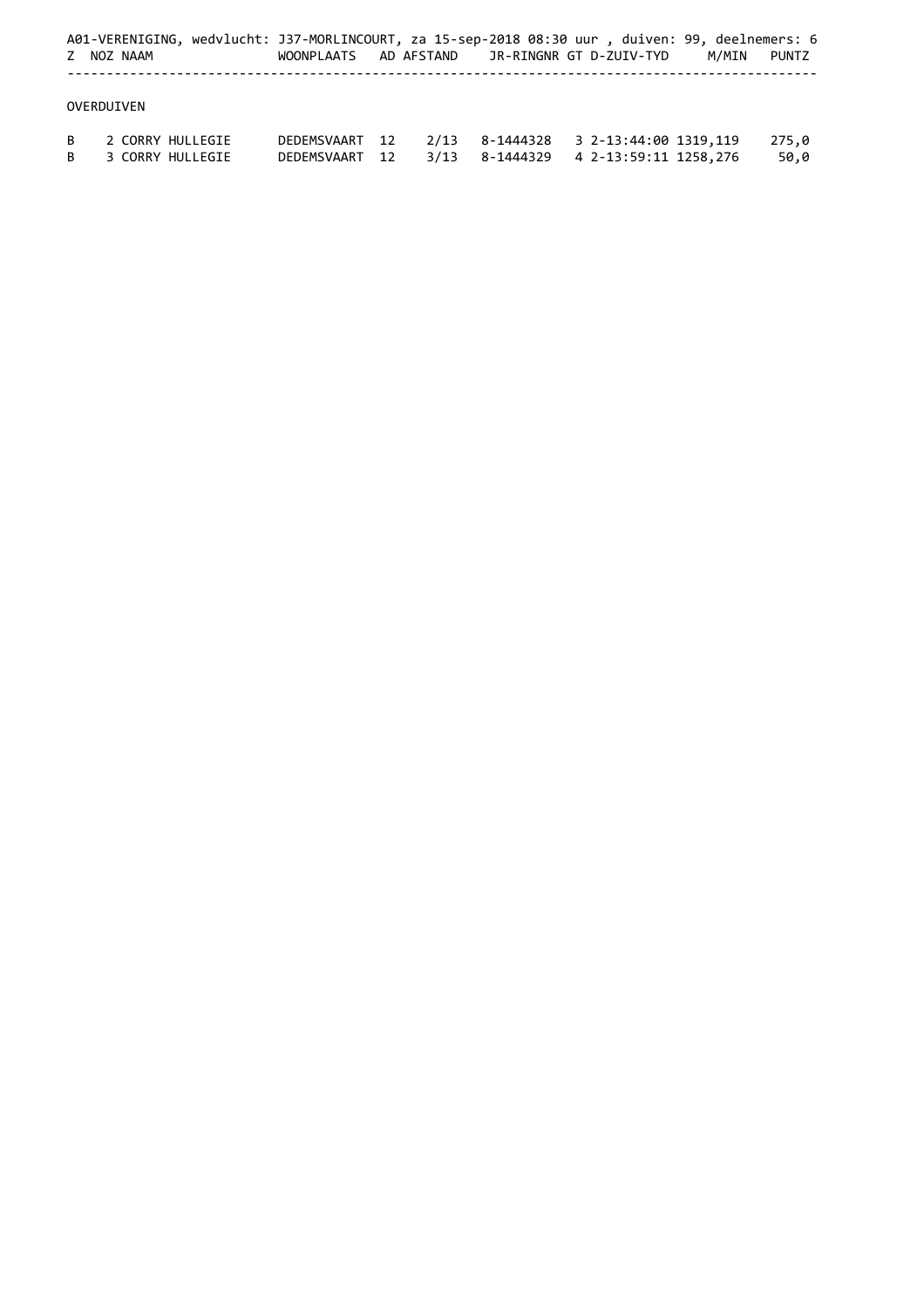| AFD/ZONE: A | 87 DUIVEN IN CONCOURS.  |
|-------------|-------------------------|
|             | 22 PRIJZEN IN CONCOURS. |
|             | 24 PRIJZEN GEPRINT.     |
| AFD/ZONE: B | 12 DUIVEN IN CONCOURS.  |
|             | 3 PRIJZEN IN CONCOURS.  |
|             | 3 PRIJZEN GEPRINT.      |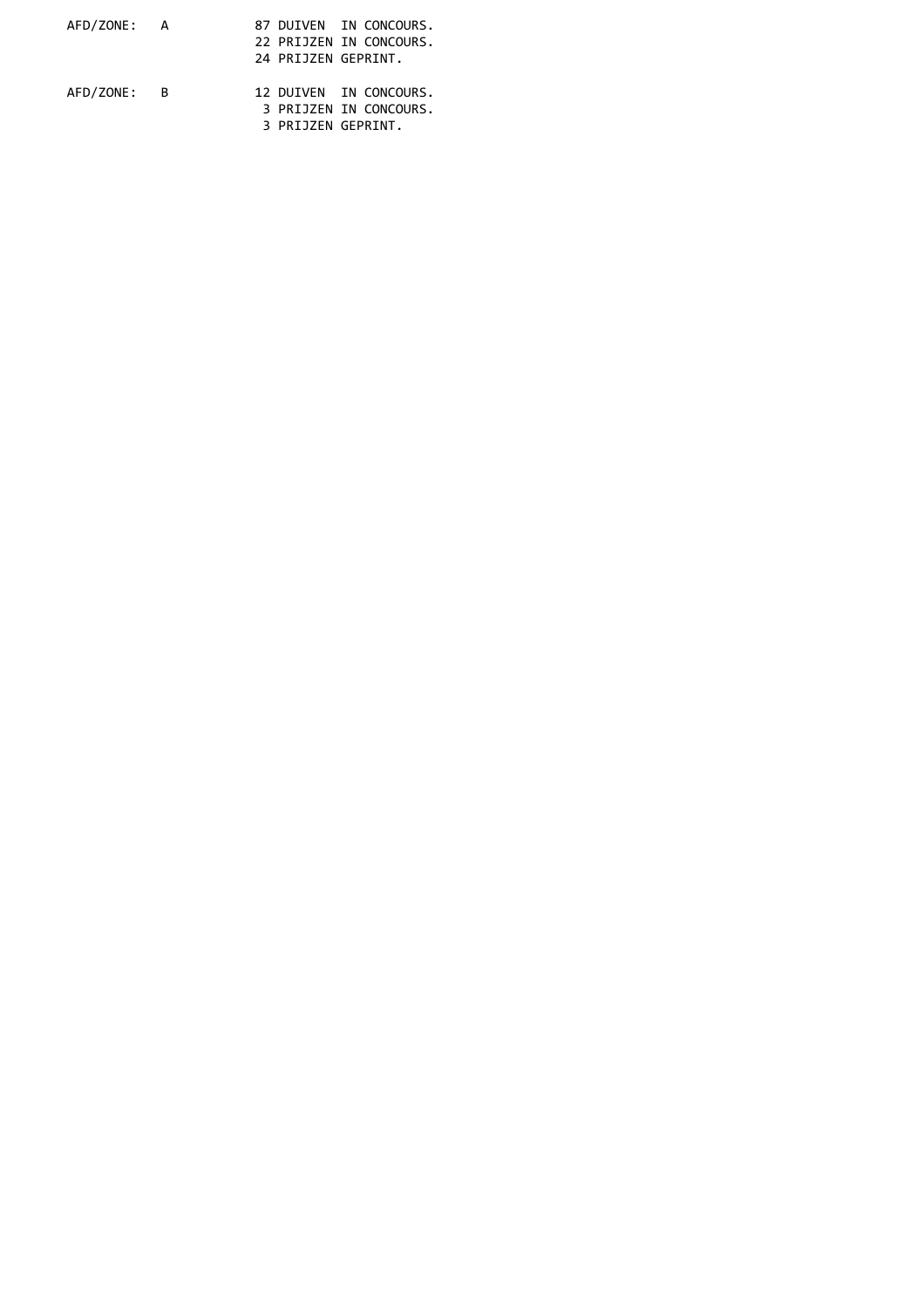A01-VERENIGING, Jong onaangewezen - 2 van 20 (GROEPSPUNTEN) Stand t/m wedvlucht: MORLINCOURT, gelost: 15-09-2018 08:30 uur Selectie: standaard puntentelling

| NO. | <b>PUNTEN</b> | <b>NAAM</b>           | <b>WOONPLAATS</b> | JAAR- RINGNR. | BONDSNR. | #SCORE | (J59) | (J61) | 〔J62〕 | 〔J63〕 | 'J64) | (J35) | 〔J36〕 | (J37) |
|-----|---------------|-----------------------|-------------------|---------------|----------|--------|-------|-------|-------|-------|-------|-------|-------|-------|
|     |               |                       |                   |               |          |        |       |       |       |       |       |       |       |       |
|     |               |                       |                   |               |          |        |       |       |       |       |       |       |       |       |
|     | 7166.3        | HERMAN HULLEGIE<br>A) | DEDEMSVAART       |               | 03050132 | 16     | 818,3 | 975,0 | 879,3 | 794,3 | 956,5 | 913,5 | 979,5 | 850,0 |
|     | 6755.0        | CORRY HULLEGIE<br>B)  | DEDEMSVAART       |               | 03050001 | 16     | 946,0 | 820,0 | 941,3 | 672,7 | 825,0 | 925,0 | 850,0 | 775,0 |
|     | 6519.2        | THOMAS HULLEGIE<br>A) | DEDEMSVAART       |               | 03050892 | 16     | 887,5 | 775,0 | 813,4 | 794,3 | 825,8 | 792.3 | 652,3 | 978,6 |
|     | 5694.9        | A) J. VAN ACHTEREN    | DEDEMSVAART       |               | 03050019 | 15     | 965,4 | 912,5 | 956,1 | 665,7 | 956,5 | 619,2 | 90,9  | 528,6 |
|     | 4734.1        | B) A. DE BRUIN        | DEDEMSVAART       |               | 03050345 | 12     | 784,0 | 964,0 | 706,5 | 979,5 | 825,0 | 475,0 | 0.0   | 0,0   |
| 6   | 4382.0        | BENNIE GRAS<br>A)     | DEDEMSVAART       |               | 03050353 | 14     | 887,5 | 362,5 | 824,4 | 665,7 | 390,3 | 101,9 | 856,8 | 292,9 |
|     | 3529.0        | B) H. SCHREURS        | DEDEMSVAART       |               | 03050230 | 8      | 946,0 | 784,0 | 921,7 | 877,3 | 0.0   | 0,0   | 0,0   | 0,0   |
| 8   | 2996,2        | FAM PAARDEHAAR<br>A)  | SLAGHAREN         |               | 03059239 | 8.     | 437,5 | 0.0   | 879,3 | 897,1 | 782,3 | 0.0   | 0,0   | 0,0   |
| 9   | 2050.9        | A) A.J. DANKELMAN     | OMMEN             |               | 03050141 |        | 506,7 | 0,0   | 104,9 | 845,7 | 593,5 | 0,0   | 0,0   | 0,0   |
| 10  | 1967.6        | A) J. VAN ZUNDERT     | BALKBRUG          |               | 03051057 |        | 153,8 | 450,0 | 736,6 | 627,1 | 0,0   | 0,0   | 0,0   | 0,0   |
| 11  | 786,8         | B)<br>М.<br>BAAS      | DEDEMSVAART       |               | 03050035 |        | 0.0   | 0.0   | 491,3 | 295,5 | 0,0   | 0.0   | 0,0   | 0,0   |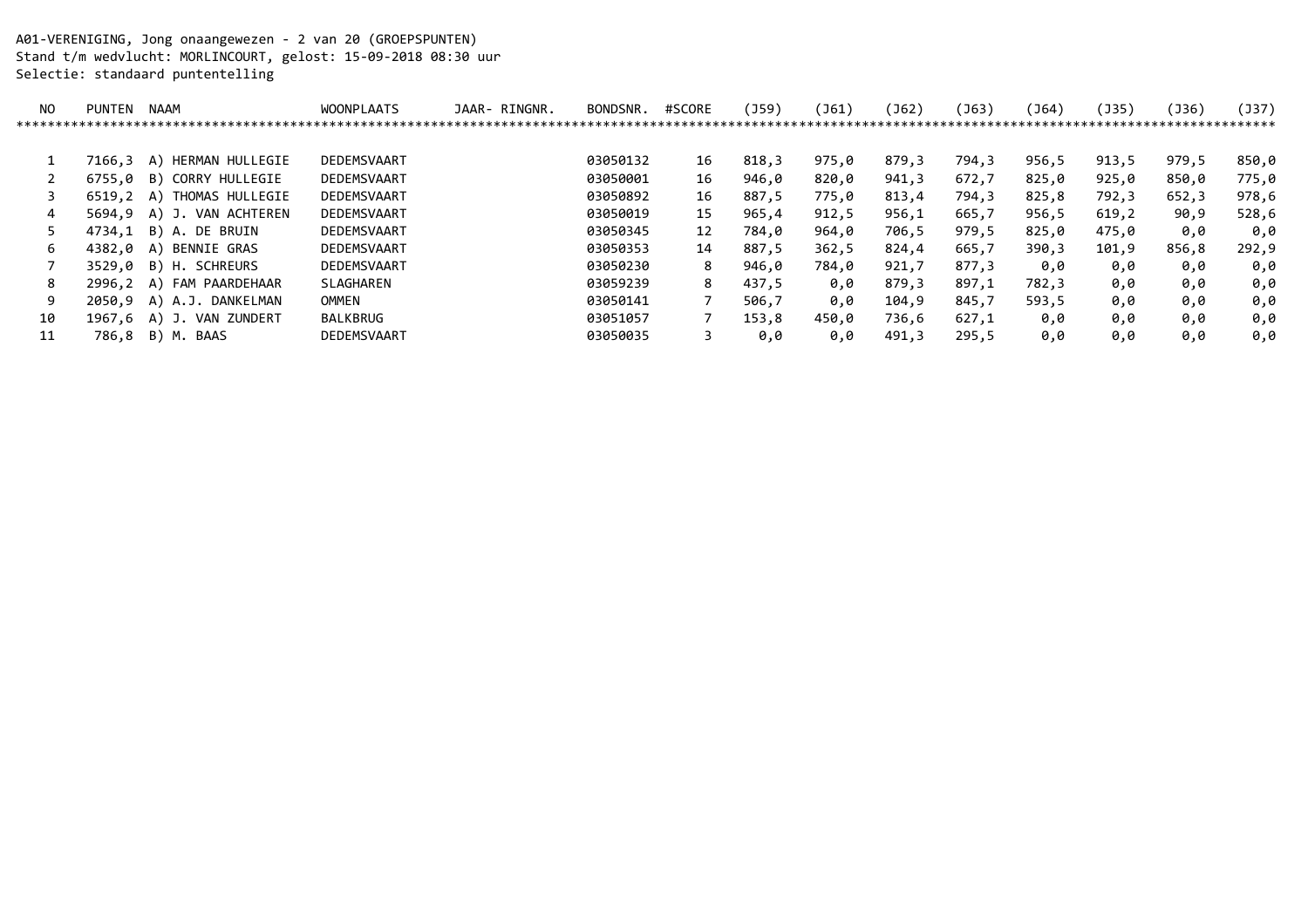A01-VERENIGING, Jong onaangewezen - 1:10 NPO verfijnd (GROEPSPUNTEN) Stand t/m wedvlucht: MORLINCOURT, gelost: 15-09-2018 08:30 uur Selectie: standaard puntentelling

| NO. | PUNTEN | NAAM                  | <b>WOONPLAATS</b> | JAAR- RINGNR. | BONDSNR. | #SCORE | (J59) | (J61) | $\left( 162\right)$ | [J63) | ( 164 ) | (J35) | (J36) | (J37) |
|-----|--------|-----------------------|-------------------|---------------|----------|--------|-------|-------|---------------------|-------|---------|-------|-------|-------|
|     |        |                       |                   |               |          |        |       |       |                     |       |         |       |       |       |
|     | 3616.6 | CORRY HULLEGIE<br>B)  | DEDEMSVAART       |               | 03050001 | 16     | 477,8 | 416,0 | 473,9               | 362,7 | 470,8   | 487,5 | 465,4 | 462,5 |
|     | 3468,4 | HERMAN HULLEGIE<br>A) | DEDEMSVAART       |               | 03050132 | 27     | 450,9 | 463,3 | 446,5               | 369,2 | 401,3   | 452,4 | 483,6 | 401,2 |
|     | 3166,2 | THOMAS HULLEGIE<br>A) | DEDEMSVAART       |               | 03050892 | 30     | 398,6 | 310,5 | 351,2               | 457,4 | 403,2   | 467,2 | 302,3 | 475,8 |
|     | 3053.2 | A) J. VAN ACHTEREN    | DEDEMSVAART       |               | 03050019 | 13     | 451,0 | 456,3 | 479,3               | 344,2 | 485,5   | 396,2 | 90,9  | 350,0 |
|     | 2425.3 | B) A. DE BRUIN        | DEDEMSVAART       |               | 03050345 | 18     | 369,1 | 482,0 | 361,5               | 475,2 | 451,8   | 285,7 | 0,0   | 0,0   |
| 6   | 2415,8 | BENNIE GRAS<br>A)     | DEDEMSVAART       |               | 03050353 | 20     | 441,8 | 345,8 | 375,6               | 332,9 | 293,9   | 51,0  | 428,4 | 146,4 |
|     | 1814,2 | B) H. SCHREURS        | DEDEMSVAART       |               | 03050230 |        | 473,5 | 399,7 | 481,9               | 459,1 | 0,0     | 0,0   | 0,0   | 0,0   |
| 8   | 1542.4 | A) FAM PAARDEHAAR     | SLAGHAREN         |               | 03059239 |        | 249,0 | 0.0   | 439,9               | 455,0 | 398,4   | 0,0   | 0,0   | 0,0   |
| 9   | 1236.3 | A) J. VAN ZUNDERT     | BALKBRUG          |               | 03051057 | 6      | 153,8 | 306,8 | 404,2               | 371,4 | 0.0     | 0,0   | 0,0   | 0,0   |
| 10  | 945,4  | A.J. DANKELMAN<br>A)  | OMMEN             |               | 03050141 | 10     | 162,9 | 0.0   | 49,9                | 434,2 | 298,4   | 0.0   | 0,0   | 0,0   |
| 11  | 736,8  | B) M. BAAS            | DEDEMSVAART       |               | 03050035 |        | 0.0   | 0,0   | 441,3               | 295,5 | 0.0     | 0.0   | 0,0   | 0,0   |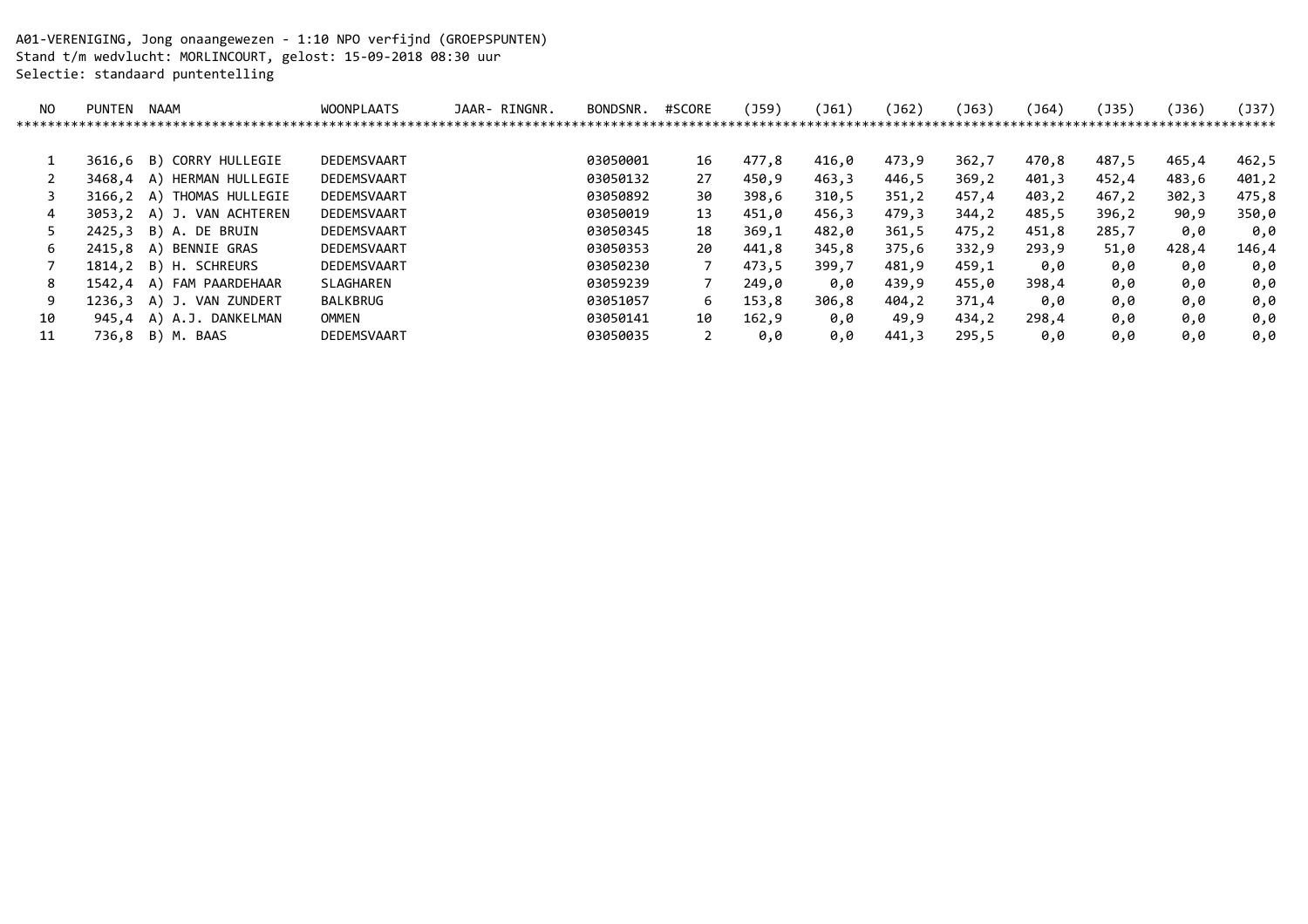A01-VERENIGING, Jong aangewezen - 1 van 2 (GROEPSPUNTEN) Stand t/m wedvlucht: MORLINCOURT, gelost: 15-09-2018 08:30 uur Selectie: standaard puntentelling

| NO. | PUNTEN | NAAM                  | <b>WOONPLAATS</b> | JAAR- RINGNR. | BONDSNR. | #SCORE | (J59) | (J61) | J62   | J63)  | (J64) | (J35) | 〔J36) | (J37) |
|-----|--------|-----------------------|-------------------|---------------|----------|--------|-------|-------|-------|-------|-------|-------|-------|-------|
|     |        |                       |                   |               |          |        |       |       |       |       |       |       |       | ***** |
|     | 2067.7 | THOMAS HULLEGIE<br>A) | DEDEMSVAART       |               | 03050892 | 6      | 370,2 | 75,0  | 0,0   | 0,0   | 441,9 | 344,2 | 336,4 | 500,0 |
|     | 1547,9 | A. DE BRUIN<br>B)     | DEDEMSVAART       |               | 03050345 | 5.     | 356,0 | 500,0 | 128,3 | 438,6 | 0.0   | 125,0 | 0.0   | 0,0   |
|     | 1448.2 | A) J. VAN ACHTEREN    | DEDEMSVAART       |               | 03050019 |        | 205,8 | 400,0 | 0,0   | 0.0   | 267,7 | 396,2 | 0,0   | 178,6 |
|     | 1409.7 | CORRY HULLEGIE<br>B)  | DEDEMSVAART       |               | 03050001 |        | 86,0  | 176,0 | 0,0   | 397,7 | 325,0 | 425,0 | 0,0   | 0,0   |
|     | 1138.9 | A) HERMAN HULLEGIE    | DEDEMSVAART       |               | 03050132 | 4      | 404,8 | 62,5  | 379,3 | 0.0   | 0,0   | 292,3 | 0,0   | 0,0   |
| 6   | 1027.5 | B) H. SCHREURS        | DEDEMSVAART       |               | 03050230 |        | 0,0   | 248,0 | 402,2 | 377,3 | 0,0   | 0.0   | 0,0   | 0,0   |
|     | 736,8  | B) M. BAAS            | DEDEMSVAART       |               | 03050035 |        | 0,0   | 0,0   | 441,3 | 295,5 | 0,0   | 0,0   | 0,0   | 0,0   |
| 8   | 667.9  | A) J. VAN ZUNDERT     | BALKBRUG          |               | 03051057 |        | 0,0   | 0.0   | 412,2 | 255,7 | 0.0   | 0.0   | 0,0   | 0,0   |
| 9   | 589.7  | FAM PAARDEHAAR<br>A)  | <b>SLAGHAREN</b>  |               | 03059239 |        | 188,5 | 0.0   | 401,2 | 0.0   | 0,0   | 0,0   | 0,0   | 0,0   |
| 10  | 468,2  | BENNIE GRAS<br>A)     | DEDEMSVAART       |               | 03050353 |        | 0,0   | 0,0   | 0.0   | 50,0  | 0,0   | 0,0   | 418,2 | 0,0   |
| 11  | 358.6  | A.J. DANKELMAN<br>A)  | OMMEN             |               | 03050141 |        | 0,0   | 0.0   | 0.0   | 358,6 | 0.0   | 0,0   | 0.0   | 0,0   |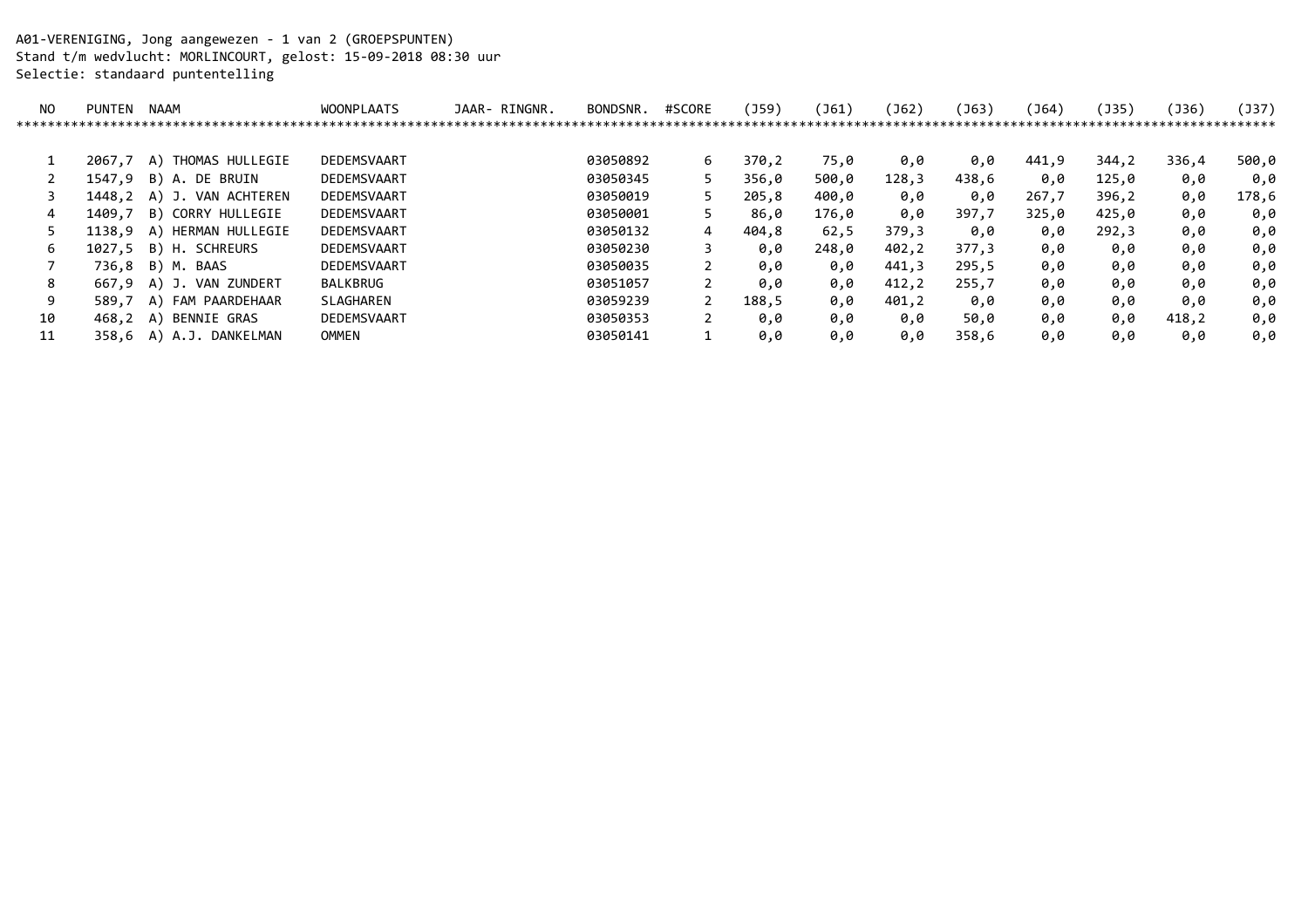A01-VERENIGING, Jong duifkampioen (GROEPSPUNTEN) Stand t/m wedvlucht: MORLINCOURT, gelost: 15-09-2018 08:30 uur Selectie: standaard puntentelling

| NO.            | PUNTEN NAAM |                           | <b>WOONPLAATS</b> | JAAR- RINGNR. | BONDSNR. | #SCORE         | $($ J59) | $($ 161) | $($ J62) | $($ 163) | $($ 164) | $($ J35) | (J36) | (J37)  |
|----------------|-------------|---------------------------|-------------------|---------------|----------|----------------|----------|----------|----------|----------|----------|----------|-------|--------|
|                |             |                           |                   |               |          |                |          |          |          |          |          |          |       | ****** |
|                |             |                           |                   |               |          |                |          |          |          |          |          |          |       |        |
| 1              |             | 2328,2 A) HERMAN HULLEGIE | DEDEMSVAART       | 8-1445182     | 03050132 | 6              | 309,6    | 500,0    | 258,5    | 345,7    | 500,0    | 0,0      | 0,0   | 414,3  |
| $\overline{2}$ |             | 1801,7 A) J. VAN ACHTEREN | DEDEMSVAART       | 8-1489441     | 03050019 | 5              | 0,0      | 450,0    | 291,5    | 0,0      | 485,5    | 396, 2   | 0,0   | 178,6  |
| 3              |             | 1796,2 A) THOMAS HULLEGIE | DEDEMSVAART       | 8-1445183     | 03050892 | 5              | 0,0      | 0,0      | 0,0      | 242,9    | 441,9    | 275,0    | 336,4 | 500,0  |
| 4              | 1655,9      | B) CORRY HULLEGIE         | DEDEMSVAART       | 8-1444336     | 03050001 | 5              | 86,0     | 284,0    | 460,9    | 0,0      | 325,0    | 0,0      | 0,0   | 500,0  |
| 5              |             | 1574,2 B) CORRY HULLEGIE  | DEDEMSVAART       | 8-1444329     | 03050001 | $\overline{7}$ | 230,0    | 104,0    | 265, 2   | 275,0    | 150,0    | 0,0      | 500,0 | 50,0   |
| 6              | 1505,8      | A) HERMAN HULLEGIE        | DEDEMSVAART       | 8-1445169     | 03050132 | 4              | 301,0    | 412,5    | 500,0    | 0,0      | 0,0      | 292,3    | 0,0   | 0,0    |
| 7              | 1452,5      | B) H. SCHREURS            | DEDEMSVAART       | 8-1445116     | 03050230 | 4              | 482,0    | 248,0    | 304,3    | 418,2    | 0,0      | 0,0      | 0,0   | 0,0    |
| 8              | 1437,0      | A) THOMAS HULLEGIE        | DEDEMSVAART       | 8-1445224     | 03050892 | 4              | 0,0      | 0,0      | 0,0      | 332,9    | 0,0      | 309,6    | 315,9 | 478,6  |
| 9              |             | 1401,5 B) H. SCHREURS     | DEDEMSVAART       | 8-1445105     | 03050230 | 4              | 464,0    | 158,0    | 402,2    | 377,3    | 0,0      | 0,0      | 0,0   | 0,0    |
| 10             |             | 1303,3 B) A. DE BRUIN     | DEDEMSVAART       | 8-1444858     | 03050345 | 3              | 0,0      | 482,0    | 382,6    | 438,6    | 0,0      | 0,0      | 0,0   | 0,0    |
| 11             | 1249,0      | A) HERMAN HULLEGIE        | DEDEMSVAART       | 8-1445172     | 03050132 | 4              | 396,2    | 0,0      | 0,0      | 0,0      | 93,5     | 361,5    | 397,7 | 0,0    |
| 12             |             | 1248,4 A) HERMAN HULLEGIE | DEDEMSVAART       | 8-1445186     | 03050132 | 4              | 474,0    | 0,0      | 82,9     | 448,6    | 0,0      | 0,0      | 0,0   | 242,9  |
| 13             |             | 1226,2 B) CORRY HULLEGIE  | DEDEMSVAART       | 8-1444332     | 03050001 | 5              | 176,0    | 122,0    | 480,4    | 397,7    | 0,0      | 0,0      | 50,0  | 0,0    |
| 14             |             | 1206,2 A) HERMAN HULLEGIE | DEDEMSVAART       | 8-1464534     | 03050132 | 5              | 404,8    | 62,5     | 379,3    | 0,0      | 0,0      | 84,6     | 275,0 | 0,0    |
| 15             |             | 1205,3 B) CORRY HULLEGIE  | DEDEMSVAART       | 8-1444328     | 03050001 | 4              | 0,0      | 428,0    | 0,0      | 152,3    | 0,0      | 0,0      | 350,0 | 275,0  |
| 16             |             | 1192,6 A) J. VAN ACHTEREN | DEDEMSVAART       | 8-1445335     | 03050019 | 5              | 257,7    | 275,0    | 203,7    | 0,0      | 267,7    | 188,5    | 0,0   | 0,0    |
| 17             |             | 1178,6 A) THOMAS HULLEGIE | DEDEMSVAART       | 8-1445173     | 03050892 | 3              | 448,1    | 0,0      | 390,2    | 0,0      | 340,3    | 0,0      | 0,0   | 0,0    |
| 18             |             | 1172,7 A) HERMAN HULLEGIE | DEDEMSVAART       | 8-1445162     | 03050132 | 3              | 0,0      | 0,0      | 280,5    | 0,0      | 456,5    | 0,0      | 0,0   | 435,7  |
| 19             |             | 1170,1 A) THOMAS HULLEGIE | DEDEMSVAART       | 8-1503753     | 03050892 | 3              | 0,0      | 0,0      | 0,0      | 0,0      | 398,4    | 378,8    | 0,0   | 392,9  |
| 20             |             | 1154,4 A) THOMAS HULLEGIE | DEDEMSVAART       | 8-1003611     | 03050892 | 4              | 0,0      | 287,5    | 423,2    | 0,0      | 0,0      | 136,5    | 0,0   | 307,1  |
| 21             |             | 1139,6 B) A. DE BRUIN     | DEDEMSVAART       | 8-1444878     | 03050345 | 4              | 194,0    | 266,0    | 0,0      | 254,5    | 425,0    | 0,0      | 0,0   | 0,0    |
| 22             |             | 1089,1 A) HERMAN HULLEGIE | DEDEMSVAART       | 8-1445179     | 03050132 | 4              | 0,0      | 0,0      | 214,6    | 307,1    | 0,0      | 67,3     | 500,0 | 0,0    |
| 23             | 1078,9      | A) BENNIE GRAS            | DEDEMSVAART       | 8-1445049     | 03050353 | 4              | 0,0      | 362,5    | 456,1    | 0,0      | 108,1    | 0,0      | 152,3 | 0,0    |
| 24             | 1072,8      | B) CORRY HULLEGIE         | DEDEMSVAART       | 8-1444330     | 03050001 | 3              | 0,0      | 0,0      | 147,8    | 0,0      | 500,0    | 425,0    | 0,0   | 0,0    |
| 25             |             | 1069,3 A) THOMAS HULLEGIE | DEDEMSVAART       | 8-1464540     | 03050892 | 3              | 370,2    | 0,0      | 0,0      | 0,0      | 354,8    | 344,2    | 0,0   | 0,0    |
| 26             |             | 1066,2 B) A. DE BRUIN     | DEDEMSVAART       | 8-1444863     | 03050345 | 4              | 320,0    | 0,0      | 284,8    | 111,4    | 350,0    | 0,0      | 0,0   | 0,0    |
| 27             | 1063,5      | A) HERMAN HULLEGIE        | DEDEMSVAART       | 8-1445170     | 03050132 | 3              | 335,6    | 262,5    | 0,0      | 0,0      | 0,0      | 465,4    | 0,0   | 0,0    |
| 28             |             | 1059,4 A) HERMAN HULLEGIE | DEDEMSVAART       | 8-1464551     | 03050132 | 5              | 413,5    | 0,0      | 137,8    | 230,0    | 64,5     | 0,0      | 213,6 | 0,0    |
| 29             |             | 1057,1 A) THOMAS HULLEGIE | DEDEMSVAART       | 8-1445178     | 03050892 | 3              | 0,0      | 100,0    | 0,0      | 0,0      | 0,0      | 500,0    | 0,0   | 457,1  |
| 30             |             | 1054,1 A) THOMAS HULLEGIE | DEDEMSVAART       | 8-1445223     | 03050892 | 5              | 0,0      | 212,5    | 192,7    | 320,0    | 209,7    | 119,2    | 0,0   | 0,0    |
| 31             | 1028,3      | B) A. DE BRUIN            | DEDEMSVAART       | 8-1444862     | 03050345 | 3              | 0,0      | 500,0    | 128,3    | 0,0      | 400,0    | 0,0      | 0,0   | 0,0    |
| 32             | 1027,8      | A) J. VAN ACHTEREN        | DEDEMSVAART       | 8-1489448     | 03050019 | 4              | 0,0      | 250,0    | 0,0      | 0,0      | 471,0    | 171,2    | 0,0   | 135,7  |
| 33             |             | 998,7 A) J. VAN ACHTEREN  | DEDEMSVAART       | 8-1489449     | 03050019 | 4              | 0,0      | 387,5    | 159,8    | 101,4    | 0,0      | 0,0      | 0,0   | 350,0  |
| 34             |             | 997,3 A) BENNIE GRAS      | DEDEMSVAART       | 8-1445043     | 03050353 | 4              | 110,6    | 0,0      | 302,4    | 0,0      | 166,1    | 0,0      | 418,2 | 0,0    |
| 35             |             | 994,2 A) THOMAS HULLEGIE  | DEDEMSVAART       | 8-1445185     | 03050892 | 5              | 127,9    | 187,5    | 126,8    | 294,3    | 0,0      | 257,7    | 0,0   | 0,0    |
| 36             | 981,4       | B) A. DE BRUIN            | DEDEMSVAART       | 8-1444866     | 03050345 | 3              | 0,0      | 464,0    | 167,4    | 0,0      | 0,0      | 350,0    | 0,0   | 0,0    |
| 37             | 976,8       | B) A. DE BRUIN            | DEDEMSVAART       | 8-1444850     | 03050345 | 3              | 0.0      | 320.0    | 0,0      | 356,8    | 300,0    | 0.0      | 0,0   | 0,0    |
| 38             |             | 947,0 B) CORRY HULLEGIE   | DEDEMSVAART       | 8-1444333     | 03050001 | 4              | 446,0    | 176,0    | 0,0      | 50,0     | 0,0      | 275,0    | 0,0   | 0,0    |
| 39             |             | 932,5 A) J. VAN ACHTEREN  | DEDEMSVAART       | 8-1445327     | 03050019 | 2              | 465,4    | 0,0      | 467,1    | 0,0      | 0,0      | 0,0      | 0,0   | 0,0    |
| 40             |             | 929,0 B) A. DE BRUIN      | DEDEMSVAART       | 8-1444856     | 03050345 | 3              | 0,0      | 0,0      | 363,0    | 315,9    | 250,0    | 0,0      | 0,0   | 0,0    |
| 41             |             | 910,3 A) HERMAN HULLEGIE  | DEDEMSVAART       | 8-1445168     | 03050132 | 2              | 0,0      | 0,0      | 0,0      | 0,0      | 0,0      | 430,8    | 479,5 | 0,0    |
| 42             |             | 905,4 A) BENNIE GRAS      | DEDEMSVAART       | 8-1445057     | 03050353 | 3              | 430,8    | 0,0      | 0,0      | 281,4    | 0,0      | 0,0      | 193,2 | 0,0    |
| 43             |             | 905,1 A) J. VAN ZUNDERT   | <b>BALKBRUG</b>   | 8-1444211     | 03051057 | 3              | 0,0      | 325,0    | 324,4    | 255,7    | 0,0      | 0,0      | 0,0   | 0,0    |
| 44             |             | 900,0 A) J. VAN ACHTEREN  | DEDEMSVAART       | 8-1489446     | 03050019 | 2              | 500,0    | 400,0    | 0,0      | 0,0      | 0,0      | 0,0      | 0,0   | 0,0    |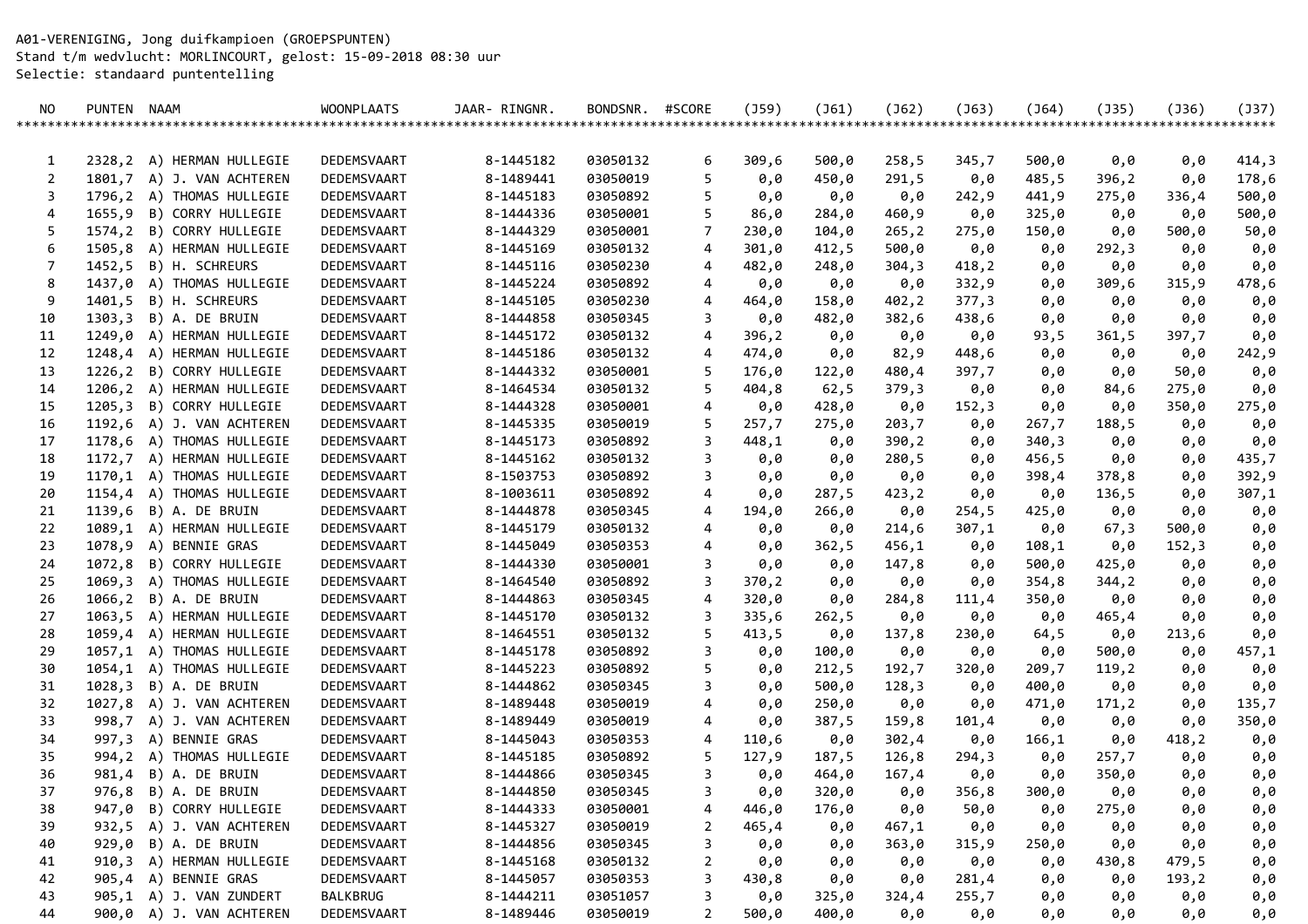| 45 | 892,7 A) THOMAS HULLEGIE | DEDEMSVAART | 8-1503065 | 03050892 | 439.4 | 200,0 | 0.0   | 0.0   | 253,2 | 0.0 | 0.0   | 0.0   |
|----|--------------------------|-------------|-----------|----------|-------|-------|-------|-------|-------|-----|-------|-------|
| 46 | 892,0 B) CORRY HULLEGIE  | DEDEMSVAART | 8-1444322 | 03050001 | 500.0 | 392.0 | 0.0   | 0,0   | 0.0   | 0.0 | 0.0   | 0.0   |
| 47 | 876,8 A) THOMAS HULLEGIE | DEDEMSVAART | 8-1503070 | 03050892 | 0.0   | 112,5 | 0,0   | 500,0 | 0.0   | 0.0 | 0.0   | 264,3 |
| 48 | 869,9 A) FAM PAARDEHAAR  | SLAGHAREN   | 8-1445456 | 03059239 | 58.7  | 0,0   | 401,2 | 410.0 | 0.0   | 0.0 | 0.0   | 0.0   |
| 49 | 866,4 A) BENNIE GRAS     | DEDEMSVAART | 8-1445086 | 03050353 | 491.3 | 375.0 | 0.0   | 0.0   | 0.0   | 0.0 | 0.0   | 0.0   |
|    | 866,1 A) THOMAS HULLEGIE | DEDEMSVAART | 8-1503750 | 03050892 | 0.0   | 0.0   | 0,0   | 0,0   | 325,8 | 0.0 | 254,5 | 285,7 |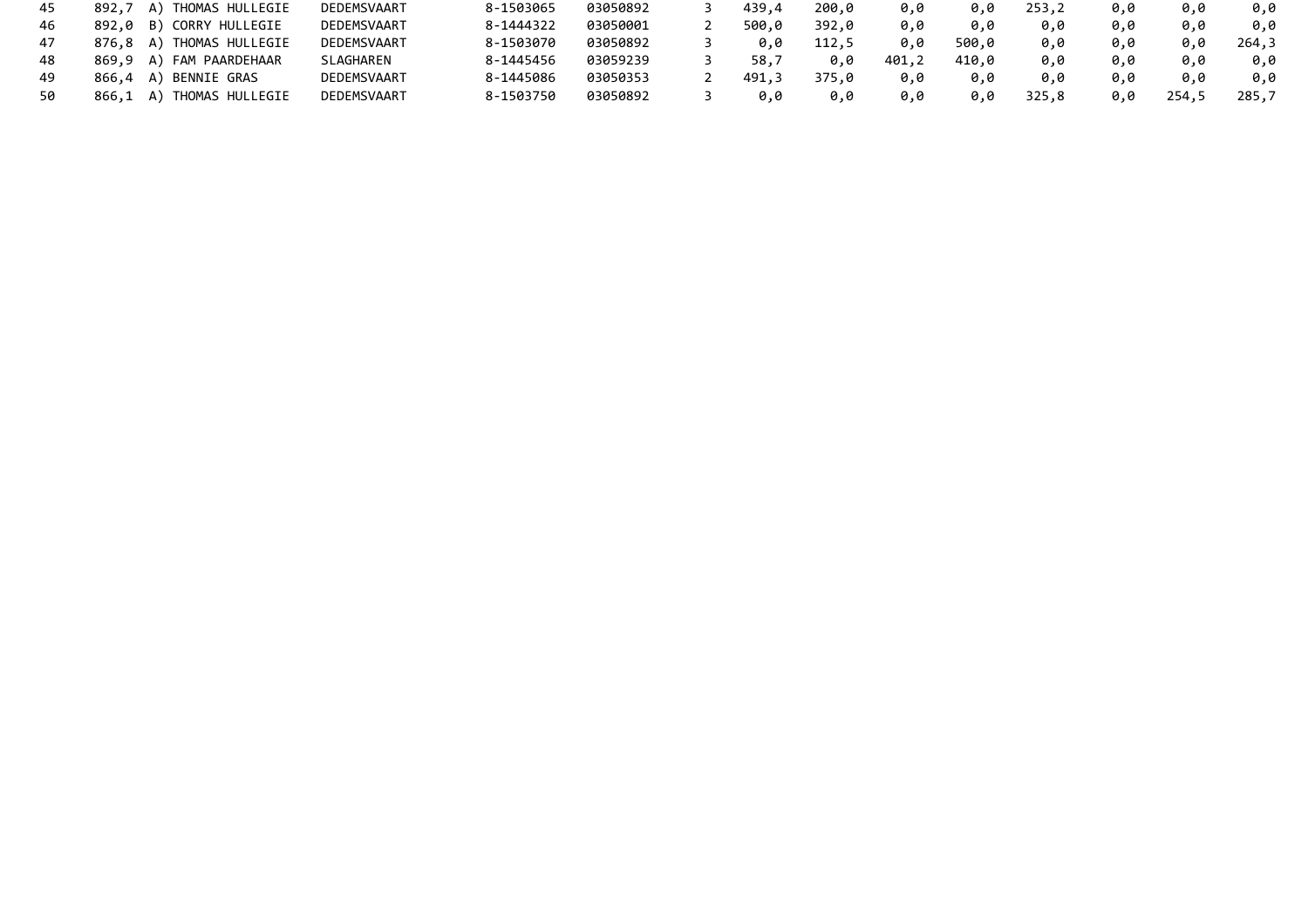A01-VERENIGING, Jong onaangewezen - 2 van 20 (CLUBPUNTEN) Stand t/m wedvlucht: MORLINCOURT, gelost: 15-09-2018 08:30 uur Selectie: standaard puntentelling

| NO. | <b>PUNTEN</b> | <b>NAAM</b>           | <b>WOONPLAATS</b> | JAAR- RINGNR. | BONDSNR. | #SCORE | (J59) | (J61) | 〔J62〕 | 〔J63〕 | (J64) | (J35) | 〔J36〕 | (J37) |
|-----|---------------|-----------------------|-------------------|---------------|----------|--------|-------|-------|-------|-------|-------|-------|-------|-------|
|     |               |                       |                   |               |          |        |       |       |       |       |       |       |       |       |
|     |               |                       |                   |               |          |        |       |       |       |       |       |       |       |       |
|     | 7299.1        | HERMAN HULLEGIE<br>A) | DEDEMSVAART       |               | 03050132 | 16     | 844,2 | 971,4 | 897,7 | 821,6 | 973,0 | 933,8 | 983,3 | 874,0 |
|     | 6742.8        | THOMAS HULLEGIE<br>A) | DEDEMSVAART       |               | 03050892 | 16     | 890,4 | 835,7 | 843,2 | 821,6 | 892,0 | 827,9 | 650,0 | 982,0 |
|     | 5936.5        | A) J. VAN ACHTEREN    | DEDEMSVAART       |               | 03050019 | 15     | 971,2 | 892,9 | 959,1 | 720,7 | 973,0 | 682,4 | 133,3 | 604,0 |
|     | 5576.8        | CORRY HULLEGIE<br>B)  | DEDEMSVAART       |               | 03050001 | 16     | 873,1 | 635,7 | 911,4 | 573,3 | 681,0 | 722,1 | 783,3 | 397,0 |
|     | 5133.3        | BENNIE GRAS<br>A)     | DEDEMSVAART       |               | 03050353 | 16     | 901,9 | 500,0 | 856,8 | 736,2 | 577,0 | 272,1 | 883,3 | 406,0 |
| 6   | 3817.5        | B) A. DE BRUIN        | DEDEMSVAART       |               | 03050345 | 12     | 723,1 | 950,0 | 556,8 | 945,7 | 361,0 | 280,9 | 0,0   | 0,0   |
|     | 3367.6        | A) FAM PAARDEHAAR     | SLAGHAREN         |               | 03059239 | 10     | 475,0 | 214,3 | 890,9 | 922,4 | 865,0 | 0,0   | 0,0   | 0,0   |
| 8   | 2960.6        | B) H. SCHREURS        | DEDEMSVAART       |               | 03050230 | 8      | 913,5 | 457,1 | 822,7 | 767,2 | 0.0   | 0.0   | 0,0   | 0,0   |
| 9   | 2320.7        | A) A.J. DANKELMAN     | OMMEN             |               | 03050141 |        | 515,4 | 0,0   | 165,9 | 891,4 | 748,0 | 0,0   | 0,0   | 0,0   |
| 10  | 2241.0        | A) J. VAN ZUNDERT     | BALKBRUG          |               | 03051057 |        | 148,1 | 600,0 | 795,5 | 697,4 | 0,0   | 0.0   | 0,0   | 0,0   |
| 11  | 638,1         | B)<br>M. BAAS         | DEDEMSVAART       |               | 03050035 |        | 0.0   | 0.0   | 386,4 | 251,7 | 0,0   | 0.0   | 0,0   | 0,0   |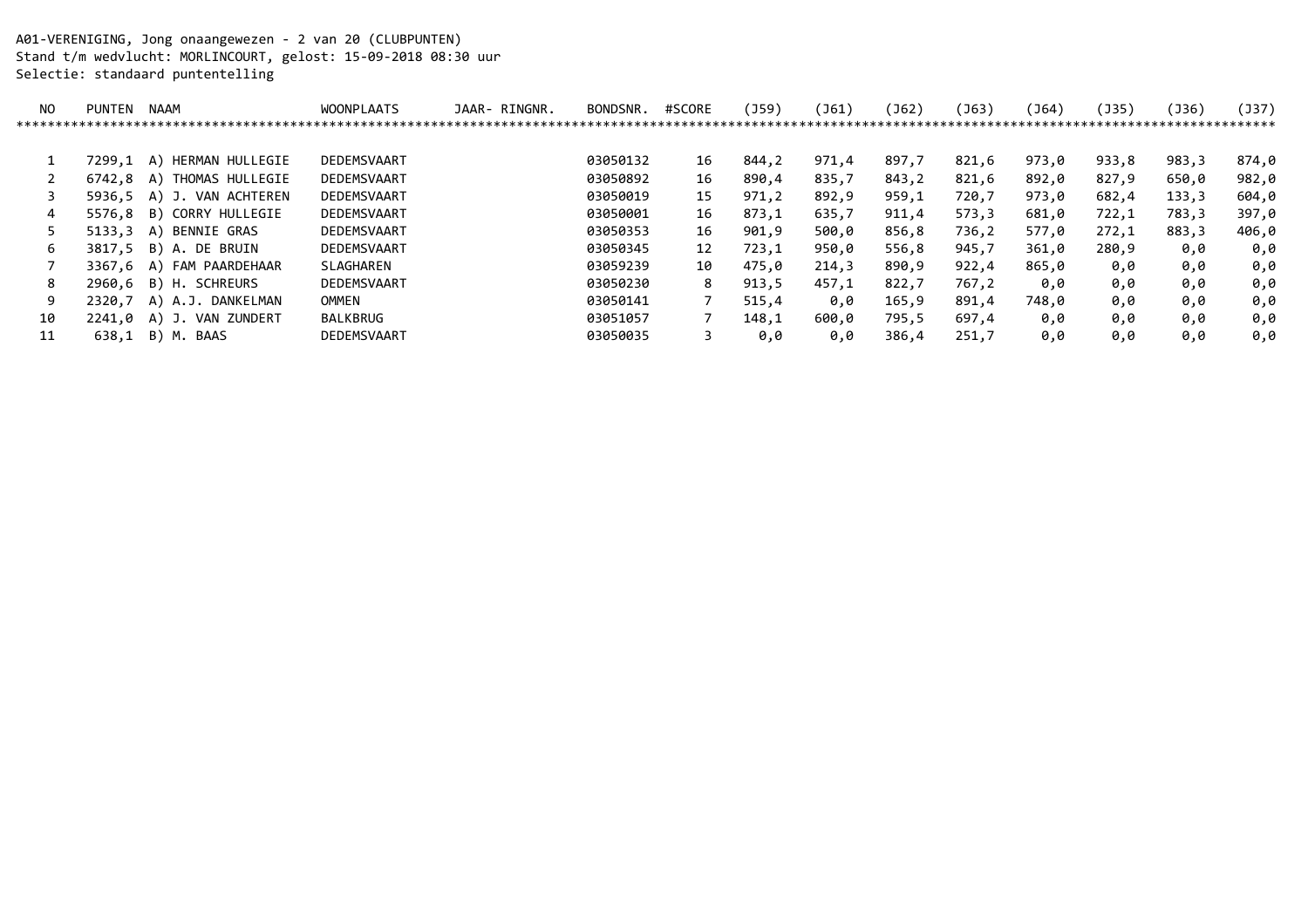A01-VERENIGING, Jong onaangewezen - 1:10 NPO verfijnd (CLUBPUNTEN) Stand t/m wedvlucht: MORLINCOURT, gelost: 15-09-2018 08:30 uur Selectie: standaard puntentelling

| NO. | <b>PUNTEN</b> | <b>NAAM</b>           | <b>WOONPLAATS</b> | JAAR- RINGNR. | BONDSNR. | #SCORE | (J59) | (J61) | $($ J62 $)$ | 〔J63〕 | (J64) | 〔J35) | (J36) | (J37) |
|-----|---------------|-----------------------|-------------------|---------------|----------|--------|-------|-------|-------------|-------|-------|-------|-------|-------|
|     |               |                       |                   |               |          |        |       |       |             |       |       |       |       | ***** |
|     |               |                       |                   |               |          |        |       |       |             |       |       |       |       |       |
|     | 3567,2        | HERMAN HULLEGIE<br>A) | DEDEMSVAART       |               | 03050132 | 27     | 459,3 | 463,8 | 454,8       | 390,3 | 431,6 | 463,6 | 486,7 | 417,0 |
|     | 3314.0        | THOMAS HULLEGIE<br>A) | DEDEMSVAART       |               | 03050892 | 30     | 406,9 | 365,6 | 379,2       | 462,2 | 440,0 | 474,9 | 305,6 | 479,7 |
|     | 3176.6        | A) J. VAN ACHTEREN    | DEDEMSVAART       |               | 03050019 | 13     | 459,6 | 446,4 | 480,3       | 371,3 | 491,0 | 420,6 | 133,3 | 374,0 |
|     | 2835.5        | CORRY HULLEGIE<br>B)  | DEDEMSVAART       |               | 03050001 | 16     | 443,7 | 338,1 | 459,1       | 308,3 | 350,8 | 391,9 | 396,2 | 147,5 |
|     | 2742.9        | BENNIE GRAS<br>A)     | DEDEMSVAART       |               | 03050353 | 21     | 449.0 | 381,0 | 404,5       | 368,1 | 359,6 | 136,0 | 441,7 | 203,0 |
| 6   | 1996.3        | B) A. DE BRUIN        | DEDEMSVAART       |               | 03050345 | 18     | 346,9 | 476,2 | 289,7       | 447,4 | 289,1 | 147,1 | 0,0   | 0,0   |
|     | 1727.0        | FAM PAARDEHAAR<br>A)  | SLAGHAREN         |               | 03059239 | 9      | 269,2 | 107,9 | 445,8       | 467,0 | 437.0 | 0.0   | 0,0   | 0,0   |
| 8   | 1554.3        | B) H. SCHREURS        | DEDEMSVAART       |               | 03050230 |        | 456,9 | 246,9 | 459,1       | 391,4 | 0.0   | 0.0   | 0,0   | 0,0   |
| 9   | 1327.6        | A) J. VAN ZUNDERT     | BALKBRUG          |               | 03051057 | 6      | 148,1 | 352,6 | 420,0       | 406,9 | 0.0   | 0,0   | 0,0   | 0,0   |
| 10  | 1069,2        | A) A.J. DANKELMAN     | OMMEN             |               | 03050141 | 10     | 161,2 | 0,0   | 79,0        | 453,9 | 375,0 | 0.0   | 0,0   | 0,0   |
| 11  | 588.1         | B)<br>M. BAAS         | DEDEMSVAART       |               | 03050035 |        | 0.0   | 0.0   | 336,4       | 251,7 | 0.0   | 0,0   | 0.0   | 0,0   |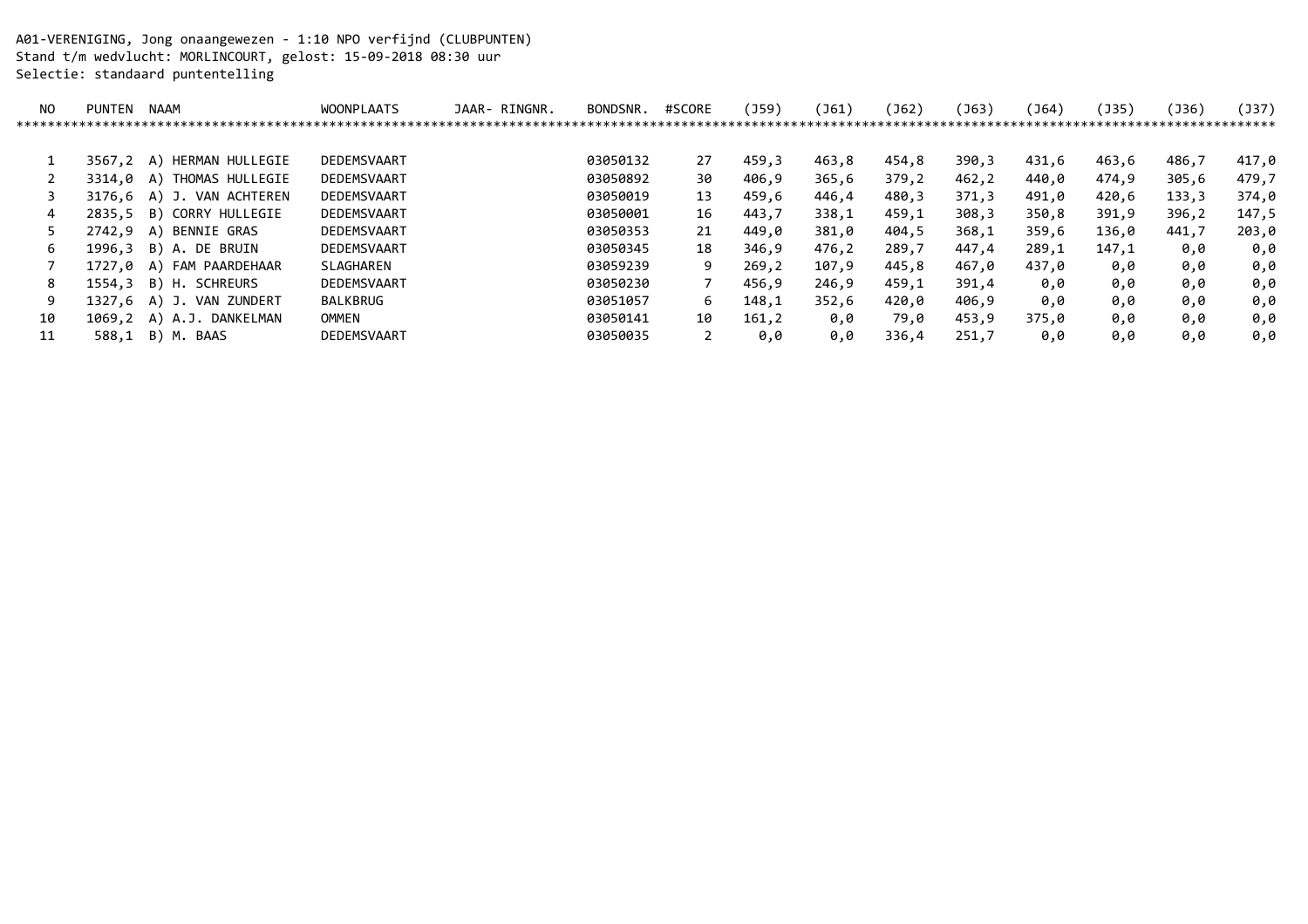A01-VERENIGING, Jong aangewezen - 1 van 2 (CLUBPUNTEN) Stand t/m wedvlucht: MORLINCOURT, gelost: 15-09-2018 08:30 uur Selectie: standaard puntentelling

| NO. | <b>PUNTEN</b> | <b>NAAM</b>             | <b>WOONPLAATS</b> | JAAR- RINGNR. | BONDSNR. | #SCORE | (J59) | (J61) | $($ J62 $)$ | J63   | (J64) | (J35) | 〔J36) | (J37) |
|-----|---------------|-------------------------|-------------------|---------------|----------|--------|-------|-------|-------------|-------|-------|-------|-------|-------|
|     |               |                         |                   |               |          |        |       |       |             |       |       |       |       | ***** |
|     |               |                         |                   |               |          |        |       |       |             |       |       |       |       |       |
|     | 2367,1        | THOMAS HULLEGIE<br>A)   | DEDEMSVAART       |               | 03050892 |        | 390,4 | 207,1 | 104,5       | 0,0   | 464,0 | 367,6 | 333,3 | 500,0 |
|     | 1640,7        | A) J. VAN ACHTEREN      | DEDEMSVAART       |               | 03050019 | 5.     | 228,8 | 414,3 | 0,0         | 0.0   | 347,0 | 420,6 | 0,0   | 230,0 |
|     | 1461,1        | B)<br>A. DE BRUIN       | DEDEMSVAART       |               | 03050345 |        | 338,5 | 485,7 | 128,3       | 383,6 | 0,0   | 125,0 | 0,0   | 0,0   |
| 4   | 1351.7        | HERMAN HULLEGIE<br>A)   | DEDEMSVAART       |               | 03050132 | 4      | 419,2 | 200,0 | 404,5       | 0,0   | 0,0   | 327,9 | 0,0   | 0,0   |
|     | 1272.0        | CORRY HULLEGIE<br>B)    | DEDEMSVAART       |               | 03050001 | 5.     | 119.2 | 176,0 | 0.0         | 337,1 | 325,0 | 314,7 | 0,0   | 0,0   |
| ь   | 877,7         | H. SCHREURS<br>B)       | DEDEMSVAART       |               | 03050230 |        | 0.0   | 248,0 | 315,9       | 313,8 | 0.0   | 0.0   | 0,0   | 0,0   |
|     | 746,0         | FAM PAARDEHAAR<br>A)    | SLAGHAREN         |               | 03059239 |        | 205,8 | 0,0   | 418,2       | 0,0   | 122,0 | 0,0   | 0,0   | 0,0   |
| 8   | 715,5         | A) J. VAN ZUNDERT       | BALKBRUG          |               | 03051057 |        | 0,0   | 0.0   | 425,0       | 290,5 | 0.0   | 0.0   | 0,0   | 0,0   |
| 9   | 588.1         | B)<br>M. BAAS           | DEDEMSVAART       |               | 03050035 |        | 0,0   | 0.0   | 336,4       | 251,7 | 0,0   | 0.0   | 0,0   | 0,0   |
| 10  | 560.9         | BENNIE GRAS<br>A)       | DEDEMSVAART       |               | 03050353 |        | 0,0   | 0,0   | 0.0         | 127,6 | 0,0   | 0,0   | 433,3 | 0,0   |
| 11  | 399.1         | DANKELMAN<br>A.J.<br>A) | <b>OMMEN</b>      |               | 03050141 |        | 0,0   | 0.0   | 0.0         | 399,1 | 0.0   | 0,0   | 0.0   | 0,0   |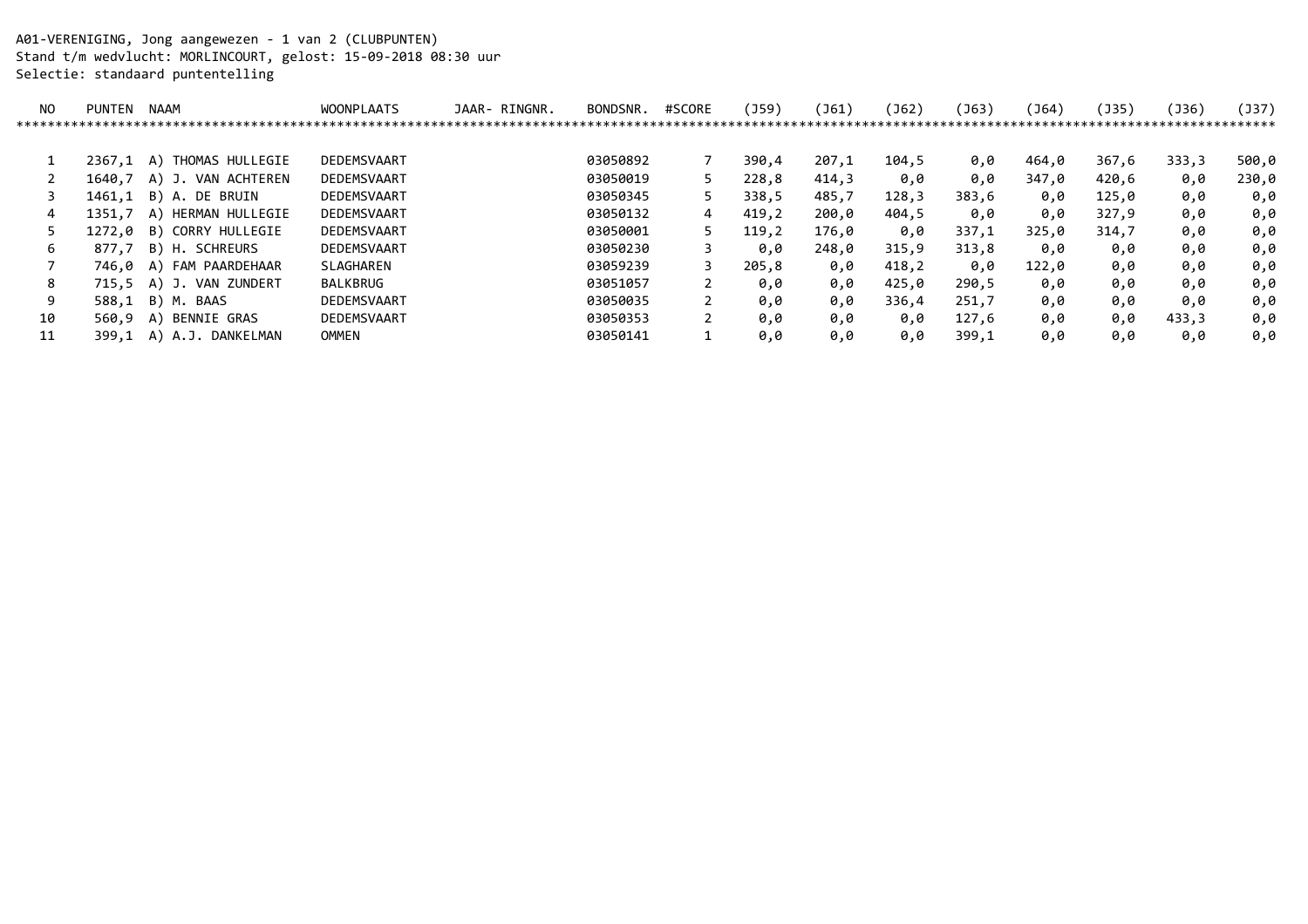A01-VERENIGING, Jong duifkampioen (CLUBPUNTEN) Stand t/m wedvlucht: MORLINCOURT, gelost: 15-09-2018 08:30 uur Selectie: standaard puntentelling

| NO. | PUNTEN NAAM |                           | <b>WOONPLAATS</b> | JAAR- RINGNR. | BONDSNR. | #SCORE | $($ J59) | $($ J61 $)$ | $($ 162) | $($ 163) | (J64) | $($ J35) | $($ J 36) | $($ J37) |
|-----|-------------|---------------------------|-------------------|---------------|----------|--------|----------|-------------|----------|----------|-------|----------|-----------|----------|
|     |             |                           |                   |               |          |        |          |             |          |          |       |          |           | ******   |
|     |             |                           |                   |               |          |        |          |             |          |          |       |          |           |          |
| 1   | 2408,0      | A) HERMAN HULLEGIE        | DEDEMSVAART       | 8-1445182     | 03050132 | 6      | 309,6    | 500,0       | 302,3    | 368,1    | 500,0 | 0,0      | 0,0       | 428,0    |
| 2   | 1960,1      | A) THOMAS HULLEGIE        | DEDEMSVAART       | 8-1445183     | 03050892 | 6      | 0,0      | 78,6        | 0,0      | 282,8    | 464,0 | 301,5    | 333,3     | 500,0    |
| 3   | 1934,5      | A) J. VAN ACHTEREN        | DEDEMSVAART       | 8-1489441     | 03050019 | 5      | 0,0      | 442,9       | 350,0    | 0,0      | 491,0 | 420,6    | 0,0       | 230,0    |
| 4   |             | 1546,4 A) HERMAN HULLEGIE | DEDEMSVAART       | 8-1445169     | 03050132 | 4      | 303,8    | 421,4       | 493,2    | 0,0      | 0,0   | 327,9    | 0,0       | 0,0      |
| 5   |             | 1500,2 A) THOMAS HULLEGIE | DEDEMSVAART       | 8-1445224     | 03050892 | 4      | 0,0      | 0,0         | 0,0      | 360,3    | 0,0   | 341,2    | 316,7     | 482,0    |
| 6   |             | 1454,4 A) J. VAN ACHTEREN | DEDEMSVAART       | 8-1445335     | 03050019 | 5      | 275,0    | 335,7       | 261,4    | 0,0      | 347,0 | 235,3    | 0,0       | 0,0      |
| 7   | 1449,8      | A) HERMAN HULLEGIE        | DEDEMSVAART       | 8-1464534     | 03050132 | 5      | 419,2    | 200,0       | 404,5    | 0,0      | 0,0   | 142,6    | 283,3     | 0,0      |
| 8   |             | 1423,0 A) HERMAN HULLEGIE | DEDEMSVAART       | 8-1445172     | 03050132 | 4      | 413,5    | 0,0         | 0,0      | 0,0      | 212,0 | 380,9    | 416,7     | 0,0      |
| 9   |             | 1417,9 A) THOMAS HULLEGIE | DEDEMSVAART       | 8-1445173     | 03050892 | 5      | 448,1    | 71,4        | 411,4    | 0,0      | 401,0 | 0,0      | 0,0       | 86,0     |
| 10  | 1377,9      | A) THOMAS HULLEGIE        | DEDEMSVAART       | 8-1445223     | 03050892 | 5      | 0,0      | 300,0       | 240,9    | 352,6    | 302,0 | 182,4    | 0,0       | 0,0      |
| 11  |             | 1373,7 A) HERMAN HULLEGIE | DEDEMSVAART       | 8-1445170     | 03050132 | 5      | 350,0    | 328,6       | 63,6     | 0,0      | 158,0 | 473,5    | 0,0       | 0,0      |
| 12  | 1365,6      | A) HERMAN HULLEGIE        | DEDEMSVAART       | 8-1445186     | 03050132 | 4      | 482,7    | 0,0         | 145,5    | 453,4    | 0,0   | 0,0      | 0,0       | 284,0    |
| 13  |             | 1337,4 A) HERMAN HULLEGIE | DEDEMSVAART       | 8-1445179     | 03050132 | 5      | 0,0      | 0,0         | 268, 2   | 344,8    | 95,0  | 129,4    | 500,0     | 0,0      |
| 14  | 1326,6      | B) CORRY HULLEGIE         | DEDEMSVAART       | 8-1444329     | 03050001 | 7      | 200,0    | 104,0       | 186,4    | 236,2    | 150,0 | 0,0      | 400,0     | 50,0     |
| 15  |             | 1308,3 A) THOMAS HULLEGIE | DEDEMSVAART       | 8-1003611     | 03050892 | 4      | 0,0      | 342,9       | 431,8    | 0,0      | 0,0   | 195,6    | 0,0       | 338,0    |
| 16  |             | 1305,0 A) HERMAN HULLEGIE | DEDEMSVAART       | 8-1464551     | 03050132 | 5      | 425,0    | 0,0         | 193, 2   | 259,5    | 194,0 | 0,0      | 233,3     | 0,0      |
| 17  |             | 1303,9 B) H. SCHREURS     | DEDEMSVAART       | 8-1445116     | 03050230 | 4      | 459,6    | 248,0       | 220,5    | 375,9    | 0,0   | 0,0      | 0,0       | 0,0      |
| 18  |             | 1272,6 A) THOMAS HULLEGIE | DEDEMSVAART       | 8-1464540     | 03050892 | 4      | 390,4    | 0,0         | 104,5    | 0,0      | 410,0 | 367,6    | 0,0       | 0,0      |
| 19  |             | 1262,2 A) HERMAN HULLEGIE | DEDEMSVAART       | 8-1445162     | 03050132 | 3      | 0,0      | 0,0         | 343,2    | 0,0      | 473,0 | 0,0      | 0,0       | 446,0    |
| 20  | 1256,3      | A) BENNIE GRAS            | DEDEMSVAART       | 8-1445049     | 03050353 | 4      | 0,0      | 392,9       | 459,1    | 0,0      | 221,0 | 0,0      | 183,3     | 0,0      |
| 21  | 1241,6      | B) H. SCHREURS            | DEDEMSVAART       | 8-1445105     | 03050230 | 4      | 453,8    | 158,0       | 315,9    | 313,8    | 0,0   | 0,0      | 0,0       | 0,0      |
| 22  |             | 1241,1 A) THOMAS HULLEGIE | DEDEMSVAART       | 8-1503753     | 03050892 | 3      | 0,0      | 0,0         | 0,0      | 0,0      | 437,0 | 394,1    | 0,0       | 410,0    |
| 23  |             | 1219,5 A) J. VAN ACHTEREN | DEDEMSVAART       | 8-1489448     | 03050019 | 4      | 0,0      | 321,4       | 0,0      | 0,0      | 482,0 | 222,1    | 0,0       | 194,0    |
| 24  |             | 1203,7 A) BENNIE GRAS     | DEDEMSVAART       | 8-1445043     | 03050353 | 5      | 90,4     | 57,1        | 356,8    | 0,0      | 266,0 | 0,0      | 433,3     | 0,0      |
| 25  |             | 1196,3 A) THOMAS HULLEGIE | DEDEMSVAART       | 8-1445185     | 03050892 | 5      | 113,5    | 285,7       | 179,5    | 329,3    | 0,0   | 288,2    | 0,0       | 0,0      |
| 26  | 1189,2      | B) CORRY HULLEGIE         | DEDEMSVAART       | 8-1444328     | 03050001 | 4      | 0,0      | 378,6       | 0,0      | 152,3    | 0,0   | 0,0      | 383,3     | 275,0    |
| 27  |             | 1185,4 A) THOMAS HULLEGIE | DEDEMSVAART       | 8-1445178     | 03050892 | 3      | 0,0      | 221,4       | 0,0      | 0,0      | 0,0   | 500,0    | 0,0       | 464,0    |
| 28  | 1171,3      | B) A. DE BRUIN            | DEDEMSVAART       | 8-1444858     | 03050345 | 3      | 0,0      | 478,6       | 309,1    | 383,6    | 0,0   | 0,0      | 0,0       | 0,0      |
| 29  |             | 1153,4 A) J. VAN ACHTEREN | DEDEMSVAART       | 8-1489449     | 03050019 | 4      | 0,0      | 407,1       | 213,6    | 158,6    | 0,0   | 0,0      | 0,0       | 374,0    |
| 30  | 1146,1      | B) CORRY HULLEGIE         | DEDEMSVAART       | 8-1444332     | 03050001 | 5      | 171,2    | 122,0       | 465,9    | 337,1    | 0,0   | 0,0      | 50,0      | 0,0      |
| 31  | 1140,3      | B) CORRY HULLEGIE         | DEDEMSVAART       | 8-1444336     | 03050001 | 5      | 119,2    | 128,6       | 445,5    | 0,0      | 325,0 | 0,0      | 0,0       | 122,0    |
| 32  |             | 1090,7 A) THOMAS HULLEGIE | DEDEMSVAART       | 8-1503750     | 03050892 | 4      | 0,0      | 0,0         | 0,0      | 112,1    | 392,0 | 0,0      | 266,7     | 320,0    |
| 33  |             | 1073,2 A) THOMAS HULLEGIE | DEDEMSVAART       | 8-1503065     | 03050892 | 3      | 442,3    | 292,9       | 0,0      | 0,0      | 338,0 | 0,0      | 0,0       | 0,0      |
| 34  |             | 1043,8 A) THOMAS HULLEGIE | DEDEMSVAART       | 8-1445231     | 03050892 | 4      | 0,0      | 0,0         | 0,0      | 119,8    | 293,0 | 275,0    | 0,0       | 356,0    |
| 35  | 1030,6      | A) THOMAS HULLEGIE        | DEDEMSVAART       | 8-1503070     | 03050892 | 3      | 0,0      | 228,6       | 0,0      | 500,0    | 0,0   | 0,0      | 0,0       | 302,0    |
| 36  | 1025, 3     | A) J. VAN ZUNDERT         | BALKBRUG          | 8-1444211     | 03051057 | 3      | 0,0      | 364,3       | 370,5    | 290,5    | 0,0   | 0,0      | 0,0       | 0,0      |
| 37  | 1019,3      | A) FAM PAARDEHAAR         | SLAGHAREN         | 8-5169778     | 03059239 | 4      | 269,2    | 0.0         | 384,1    | 244,0    | 122,0 | 0,0      | 0.0       | 0,0      |
| 38  |             | 1007,4 A) HERMAN HULLEGIE | DEDEMSVAART       | 8-1445168     | 03050132 | 3      | 0,0      | 0,0         | 0,0      | 0,0      | 77,0  | 447,1    | 483,3     | 0,0      |
| 39  |             | 983,6 B) A. DE BRUIN      | DEDEMSVAART       | 8-1444863     | 03050345 | 4      | 315,4    | 0,0         | 206,8    | 111,4    | 350,0 | 0,0      | 0,0       | 0,0      |
| 40  |             | 974,8 A) BENNIE GRAS      | DEDEMSVAART       | 8-1445057     | 03050353 | 3      | 436,5    | 0,0         | 0,0      | 321,6    | 0,0   | 0,0      | 216,7     | 0,0      |
| 41  |             | 972,8 A) BENNIE GRAS      | DEDEMSVAART       | 8-1445052     | 03050353 | 3      | 355,8    | 0,0         | 0,0      | 0,0      | 167,0 | 0,0      | 450,0     | 0,0      |
| 42  |             | 957,0 A) HERMAN HULLEGIE  | DEDEMSVAART       | 8-1503056     | 03050132 | 3      | 0,0      | 314,3       | 0,0      | 0,0      | 0,0   | 0,0      | 466,7     | 176,0    |
| 43  |             | 955,1 A) HERMAN HULLEGIE  | DEDEMSVAART       | 8-1445184     | 03050132 | 4      | 0,0      | 0,0         | 0,0      | 88,8     | 140,0 | 460,3    | 0,0       | 266,0    |
| 44  |             | 943,9 A) J. VAN ACHTEREN  | DEDEMSVAART       | 8-1445327     | 03050019 | 2      | 471,2    | 0,0         | 472,7    | 0,0      | 0,0   | 0,0      | 0,0       | 0,0      |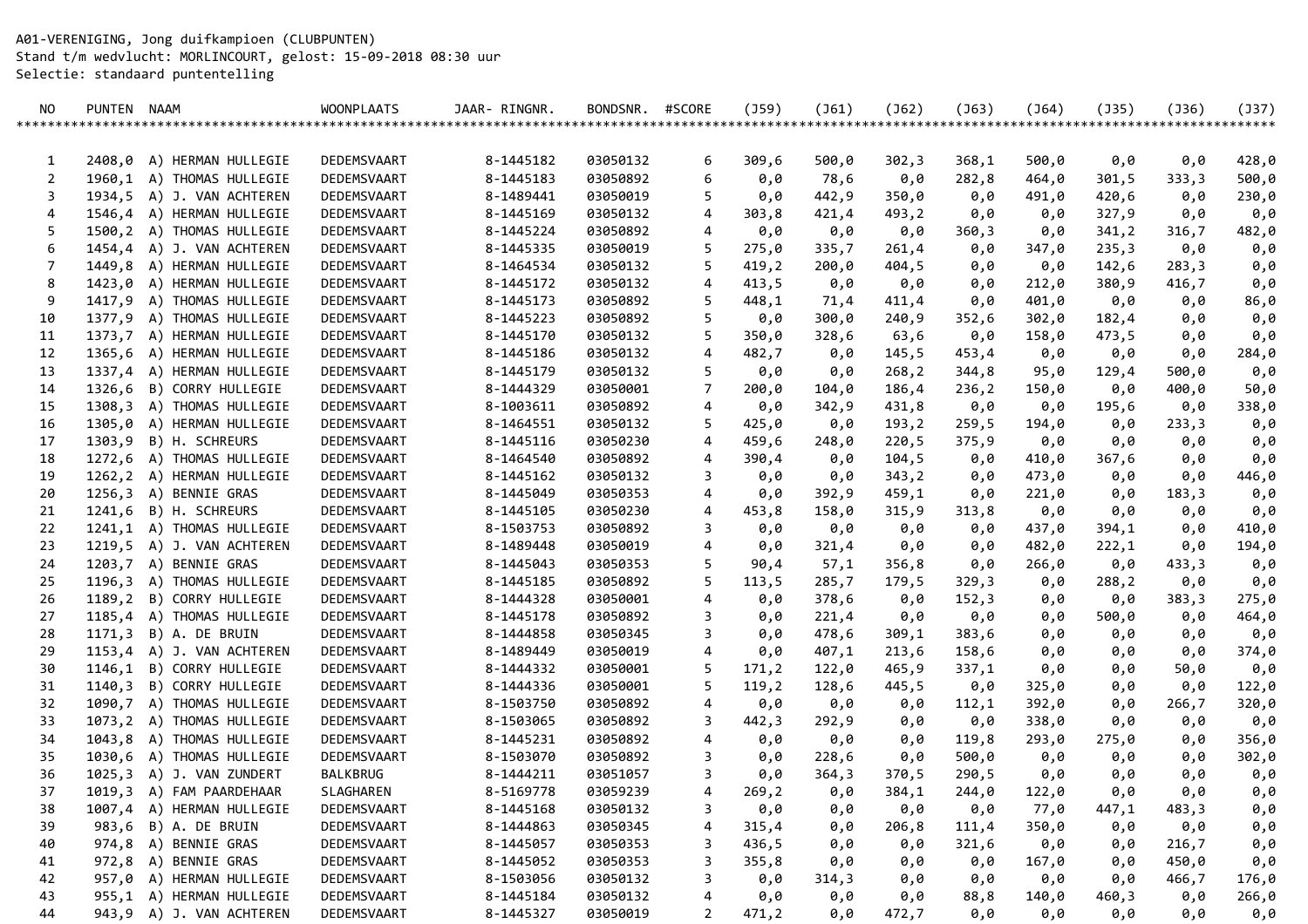| 45 | 914,3 A) J. VAN ACHTEREN | DEDEMSVAART | 8-1489446 | 03050019 | 500.0 | 414.3 | 0.0   | 0.0   | 0.0   | 0.0   | 0.0   | 0.0 |
|----|--------------------------|-------------|-----------|----------|-------|-------|-------|-------|-------|-------|-------|-----|
| 46 | 907,0 A) FAM PAARDEHAAR  | SLAGHAREN   | 8-1445456 | 03059239 | 58,7  | 0.0   | 418,2 | 430,2 | 0.0   | 0.0   | 0.0   | 0.0 |
| 47 | 895.4 A) BENNIE GRAS     | DEDEMSVAART | 8-1445072 | 03050353 | 465,4 | 0.0   | 0.0   | 0.0   | 230.0 | 0.0   | 200.0 | 0.0 |
| 48 | 894,2 A) BENNIE GRAS     | DEDEMSVAART | 8-1445086 | 03050353 | 494,2 | 400.0 | 0.0   | 0.0   | 0.0   | 0.0   | 0.0   | 0.0 |
| 49 | 880,0 B) A. DE BRUIN     | DEDEMSVAART | 8-1444856 | 03050345 | 67.3  | 0.0   | 295,5 | 267,2 | 250.0 | 0.0   | 0.0   | 0.0 |
| 50 | 864,0 A) THOMAS HULLEGIE | DEDEMSVAART | 8-1595801 | 03050892 | 0.0   | 0.0   | 377,3 | 0.0   | 0.0   | 486,8 | 0.0   | 0.0 |